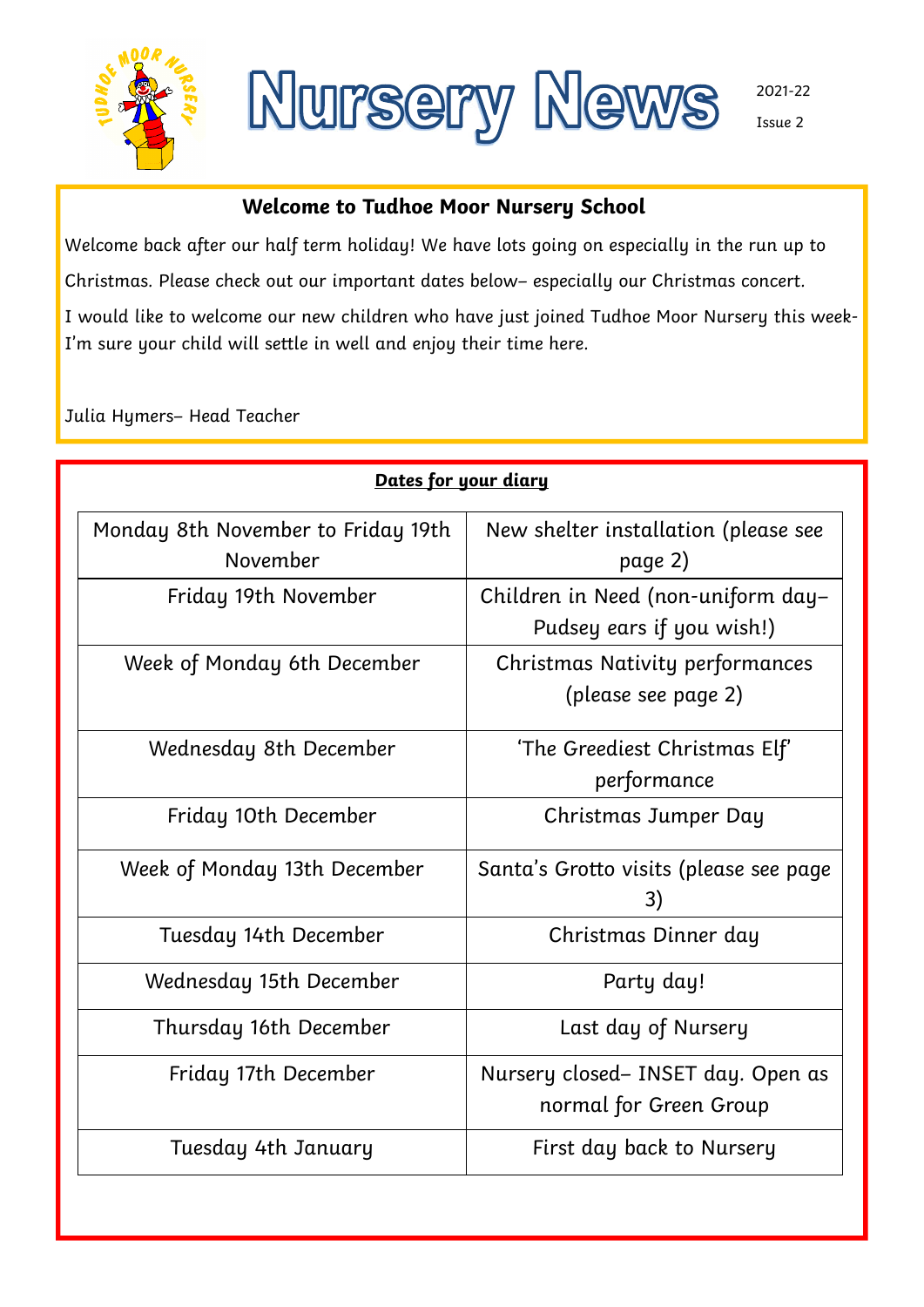#### **New shelter installation**

The white shelter in our playground is being replaced with a new wooden structure. This will be watertight and allow our children to have a new space to put on their wellies and waterproofs. There will also be a small baby garden next to the new shelter which will allow our children to interact with the babies from Jack in the Box and vice versa. This work is due to start on Monday 8th November and last for around 2 weeks. This may affect our dismissal routine but we will not know more until we see the fencing put up. I shall keep you updated on this situation.

#### **Remembrance Day**

We will have poppies on the door each morning available for a donation. There are also a few pin badges remaining for £2.00 each.

Children will be watching a short and age-appropriate video on Thursday 11th November in school.



# **Christmas Nativity play**



We cannot wait to have our Christmas Nativity performance back again! Each group of children will perform a mini Nativity with lots of festive songs (and of course, adorable costumes!) throughout the week of Monday 6th December. We have grouped children according to the hours that they do. Parents are invited to come and watch, but please let Tracy know which performance you will be attending and how many tickets you require. We can guarantee that each child can have two tickets, but if you would like more, please speak to Tracy who will check out availability and allocate accordingly.

There are to be no photos or videos taken during the performance, but there will be an opportunity at the end for you to spend time with your

child in their costumes so that you can take some photos of them alone.

| Monday 6th December    | 9.30AM | Blue and Red groups                   |
|------------------------|--------|---------------------------------------|
| Monday 6th December    | 1.00PM | Yellow and Purple PM<br>groups        |
| Tuesday 7th December   | 9.30AM | <b>Yellow and Purple AM</b><br>groups |
| Tuesday 7th December   | 1.00PM | Green Group                           |
| Wednesday 8th December | 1.00PM | Green Group                           |
| Thursday 9th December  | 1.00PM | Blue and Red groups                   |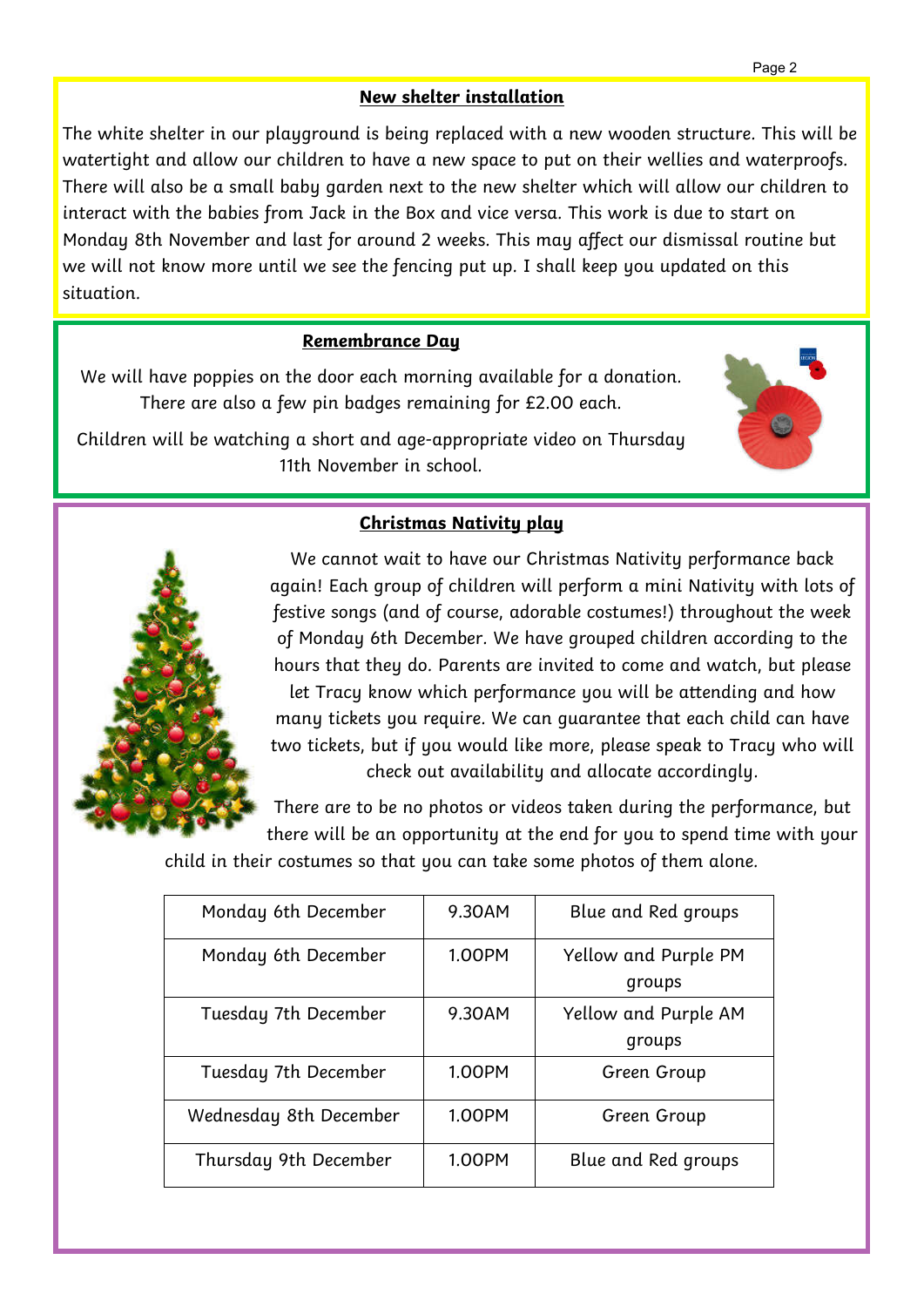# **The Greediest Christmas Elf performance**

We have invited a theatre company in to Nursery do a mini-production for the children lasting around 45 minutes. They have been in to perform in previous years and have been a real hit with the children!

There is no cost for this experience. If your child does not attend Nursery on a Wednesday, they are still able to come in for the show. Please speak to Tracy so that she can give you the timings.

#### **Christmas Jumper Day**

Children can come into Nursery on Friday 10th December wearing a festive jumper or outfit. If parents would like to make a donation, this will go towards 'Save the Children' charity.

#### **Santa's Grotto at Spennymoor Town Hall**

Children will be visiting Santa on Monday 13th or Thursday 16th December. As we have a large number of children we will be going in three groups:



Monday 13th December at 10.00am- Yellow and Purple AM group

Thursday 16th December at 10am– Red and Blue group

Thursday 16th December at 1.30pm- Green and Purple PM group

We plan to walk to Spennymoor Town Hall (around 30 minutes) and back again. As the children are so young we need lots of volunteers in order for the visit to go ahead. We would like to ask if there are any parents that can come with us for this lovely experience. If you can attend, please let Tracy at the office know. We will be leaving approximately 30 minutes before the time given above.

If your child does not attend Nursery on the date chosen for your group, you are welcome to join us there and meet Santa. Every child is given a present from Santa– last year this was a selection box.

# **Christmas Dinner Day**

Children will be having a Christmas lunch on Tuesday 14th December. Staff sit with the children and enjoy a turkey dinner with all the trimmings, with crackers, hats and festive music. If your child usually has packed lunch and you would like them to try Christmas dinner for a cost of £2.10, please let Tracy know. If you would like your child to still have packed lunch on this day, please can you also let Tracy know.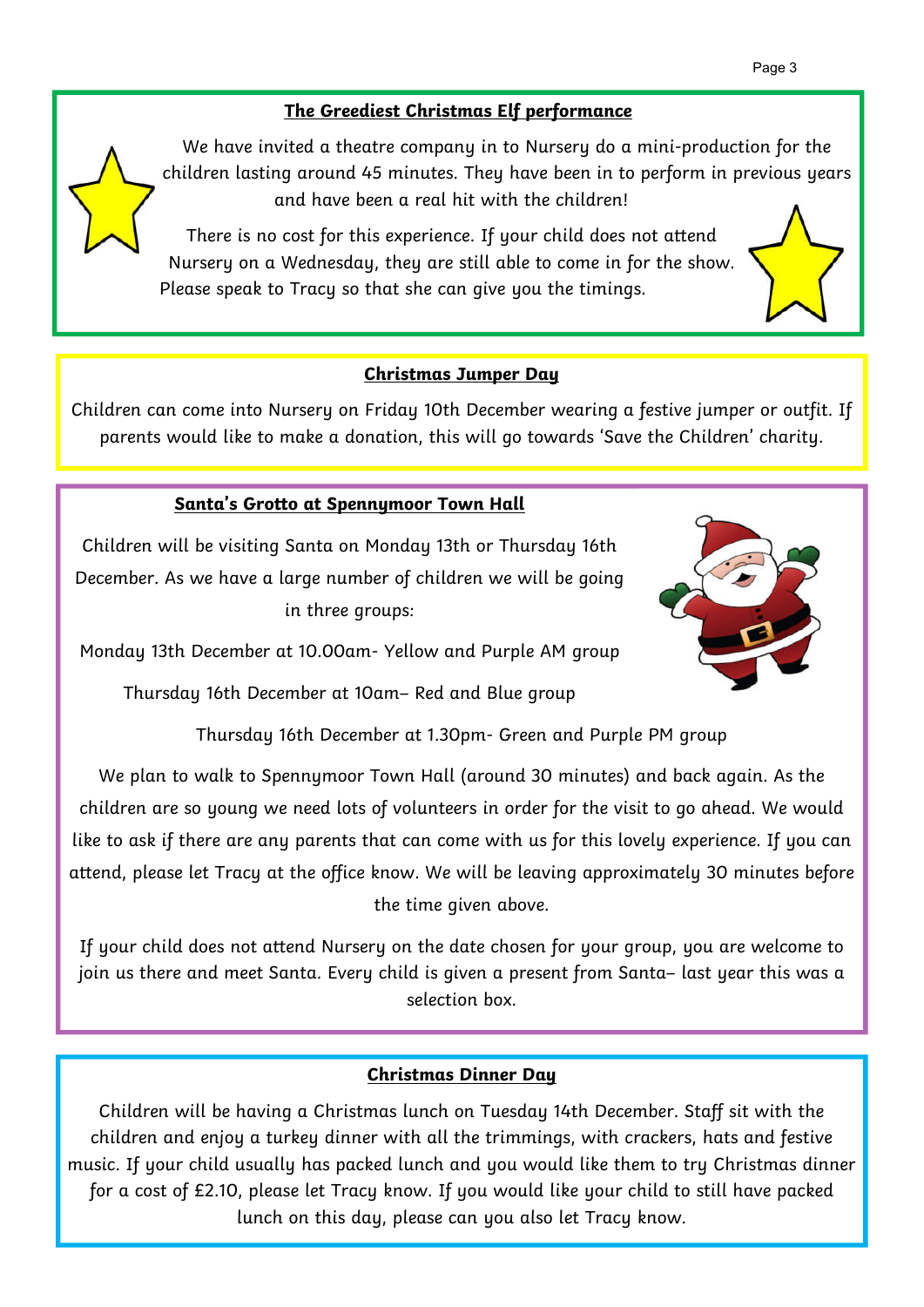#### **Party day**

We have invited Candy Kids back into Nursery on Wednesday 15th December for all children to have their Christmas party. Children can come in wearing their party clothes– but please remember to still bring a coat and sensible shoes in case we go outside! If your child does not attend Nursery on a Wednesday, please let Tracy know and she will give you the timings so that your child can attend.

#### **Fundraising**

We will be selling reindeer dust and reindeer hot chocolate during December to help raise money for our school fund. We use this money to help pay for ingredients to make playdough and to bake with the children.

Tracy will also be running a chocolate and bottle tombola. If you have any chocolates, sweets or bottles that you would like to donate, please give them to Tracy. The bottles can be alcoholic, non -alcoholic, or other types of bottles such as shampoo etc! Tickets



will be available to buy during our Christmas Nativity performances for £1.00 a strip and the winners will be picked at the end of term.

# **School places**

REMINDER: Applications for your child's place at Primary School close on Saturday 15th January 2022. Could you please let Tracy know when you have submitted your application and which schools you have chosen.

If you need any help with applications, please speak to Mrs Hymers or Miss Bond.

#### **Parents comments**

If you have any questions or comments about anything in the newsletter or nursery in general; or you would like further information about anything to do with nursery, please see a member of staff or contact us on: 01388 816112 or e-mail: tudhoemoor.nursery@durhamlearning.net

If you would like to have a more in-depth discussion about anything, you can make an appointment to speak to with your child's key worker or Mrs Julia Hymers (Head Teacher). Please book these appointments through Tracy at the office.